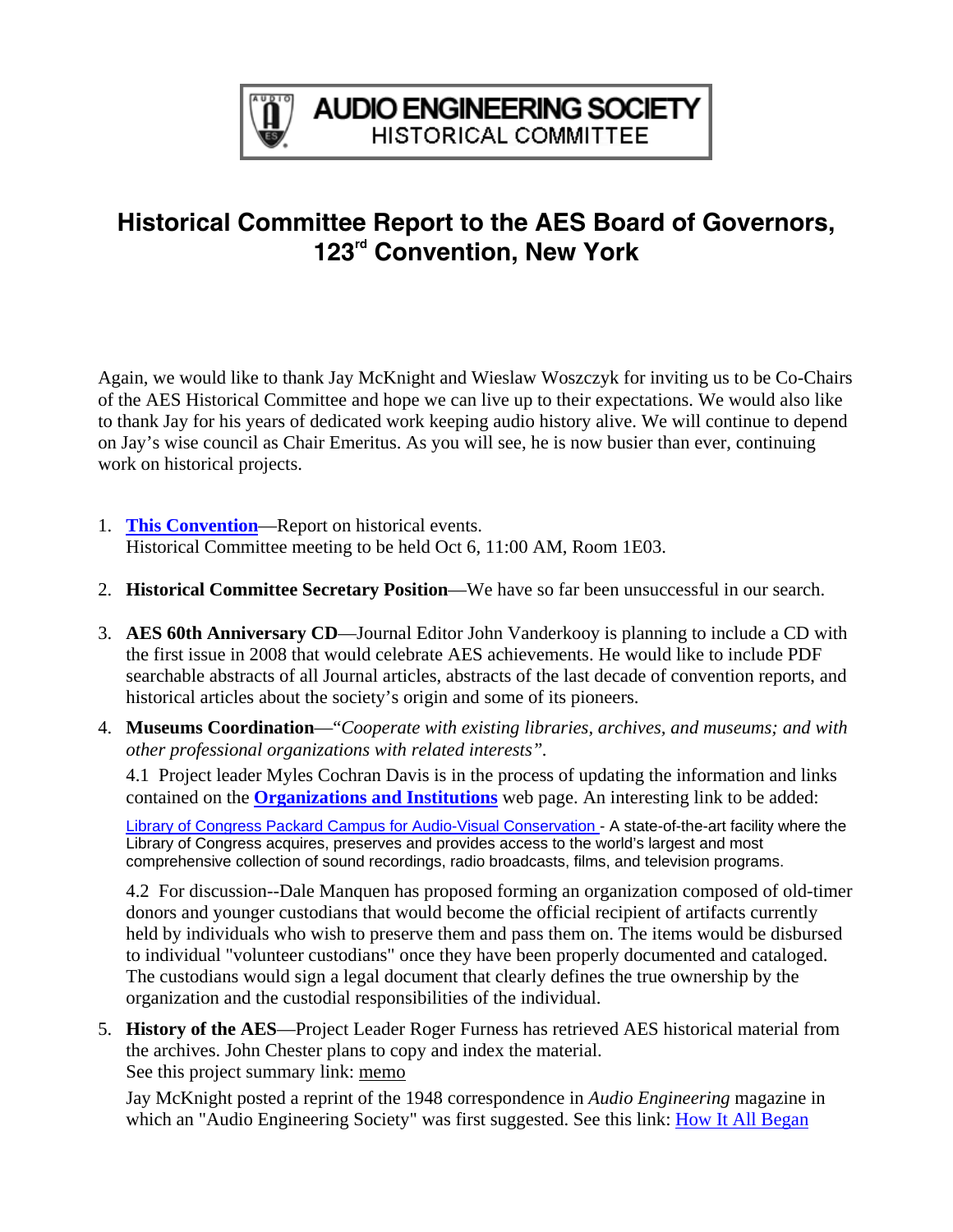6. **Historical Committee Web Site Design**— Gene Radzik is planning a reorganization of the site. To an outside observer, the current site is a bit overwhelming to digest. The great work by many talented individuals is somewhat difficult to find efficiently. Gene is now working with Jay McKnight on a top-to-bottom re-organization of the site contents. AES Webmaster Steve Johnson, AES web assistant Josh Tidsbury, and Richard Hess are providing input on redesign considerations.

## 7. **AES Journal Scans**—"*History of Audio Engineering as Told Through the AES Journal*":

7.1 Jay McKnight has completed the huge project of extracting scans of the non-engineering related portion of all AES Journals and creating searchable pdf files. See the project summary [here.](http://www.aes.org/aeshc/History-of-Audio-Engineering-as-Told-Thru-the-AES-Journal.pdf)

7.2 Jay has completed scanning and indexing the obituaries. See [this link](http://www.aes.org/aeshc/docs/jaesobit.html).

7.3 Jay continues work on making "Volume 0" of the AES Journal (originally published in *Audio Engineering* as *AES Journal* in the years 1948—1952).

7.4 **We now need interested volunteers** to select a topic and organize the content in that category (making a table of what, where, and when). Volunteer Ty Welborn is assisting Jay now, working on extracting convention material (announcements, programs, reports, exhibits, and exhibitors). Volunteer Rick Chinn is assisting on advertisements. Other categories needing organization include:

News of the Sections/Meeting Reports Officers (bios & photos) Special Publications Available Literature Book Reviews/Publications on Audio **Editorials** Features and Tutorials New Products and Developments Patent Reviews Standards News

Jay would appreciate suggestions on the eventual distribution methods for the final results.

7.5 **Author's Affiliation Index Added**—Have you ever tried to find an AES paper, and you knew the author's company affiliation, but not the author's name? Thanks to Jay McKnight there is now such an index: See [this link](http://www.aes.org/aeshc/docs/authors-affiliation-index-of-aes-pubs.html).

## 8. **Oral History Project**

8.1 Project Leader Irv Joel recorded oral histories at the 121st AES Convention in San Francisco, and plans to record nine individuals at this convention.

8.2 Harry Hirsch has completed the design of oral history DVD label artwork along with standard video introduction and closing credits, to be used moving forward. Harry plans to bring a sample.

8.3 Gene Radzik has recorded John Chowning in San Francisco. Harry's standard intro, ending, and DVD label to be added.

8.4 Harry Hirsch and John Chester are now editing existing recordings. **They are asking for additional volunteer video editors**.

8.5 Technical Advisor John Chester is backing up our current oral history recordings. Any new ideas on storage of backup recordings? Free is good.